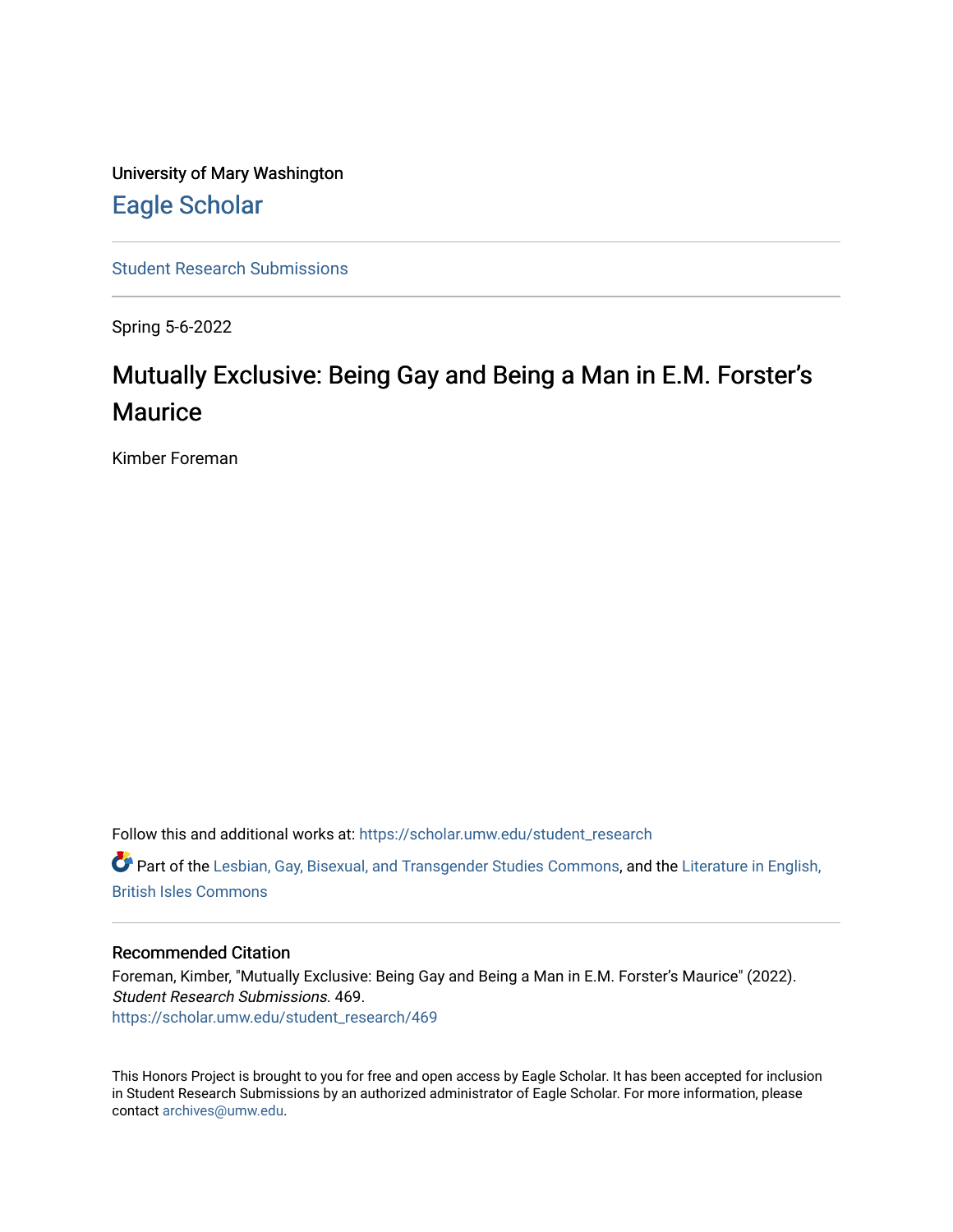Kimber Foreman

English 449T

Dr. Kate Haffey

Mutually Exclusive: Being Gay and Being a Man in E.M. Forster's *Maurice*

E.M. Forster lived and worked in a version of England focused on legal forms of oppression and repression. That which personally affected him most was the criminalization of homosexuality. In place before he was born and not fully repealed until after he died, these laws legally enforced the alienation of queer people and structures of heteronormativity – the idea that heterosexual relationships are the default in a society, and anything else is strange or even dangerous.

Before investigating Forster's fictional construction of English heteronormativity, it is important to first outline the legal and cultural heteronormativity surrounding Forster's real life as he wrote. The Labouchere amendment, enacted in 1885 and upheld long after Maurice was written, made any male homosexual action legally punishable. Alexandra Deluise describes the law as treating "any potentially homosexual behavior as a crime." The technical term used was "gross indecency" and lacked definition so as to allow broad persecution across any actions perceived as homosexual. Just twenty years prior Forster had seen that very law punish Oscar Wilde, and in another thirty-eight he would see it do the same to Alan Turing – to say nothing of the thousands of men convicted both before and after them.

Literary trials to deem works obscene also occurred at the time, with Forster attending one himself in support of the author whose work was on trial – Radclyffe Hall – which took place in 1928, 14 years after Forster finished his work on Maurice and tucked it away for the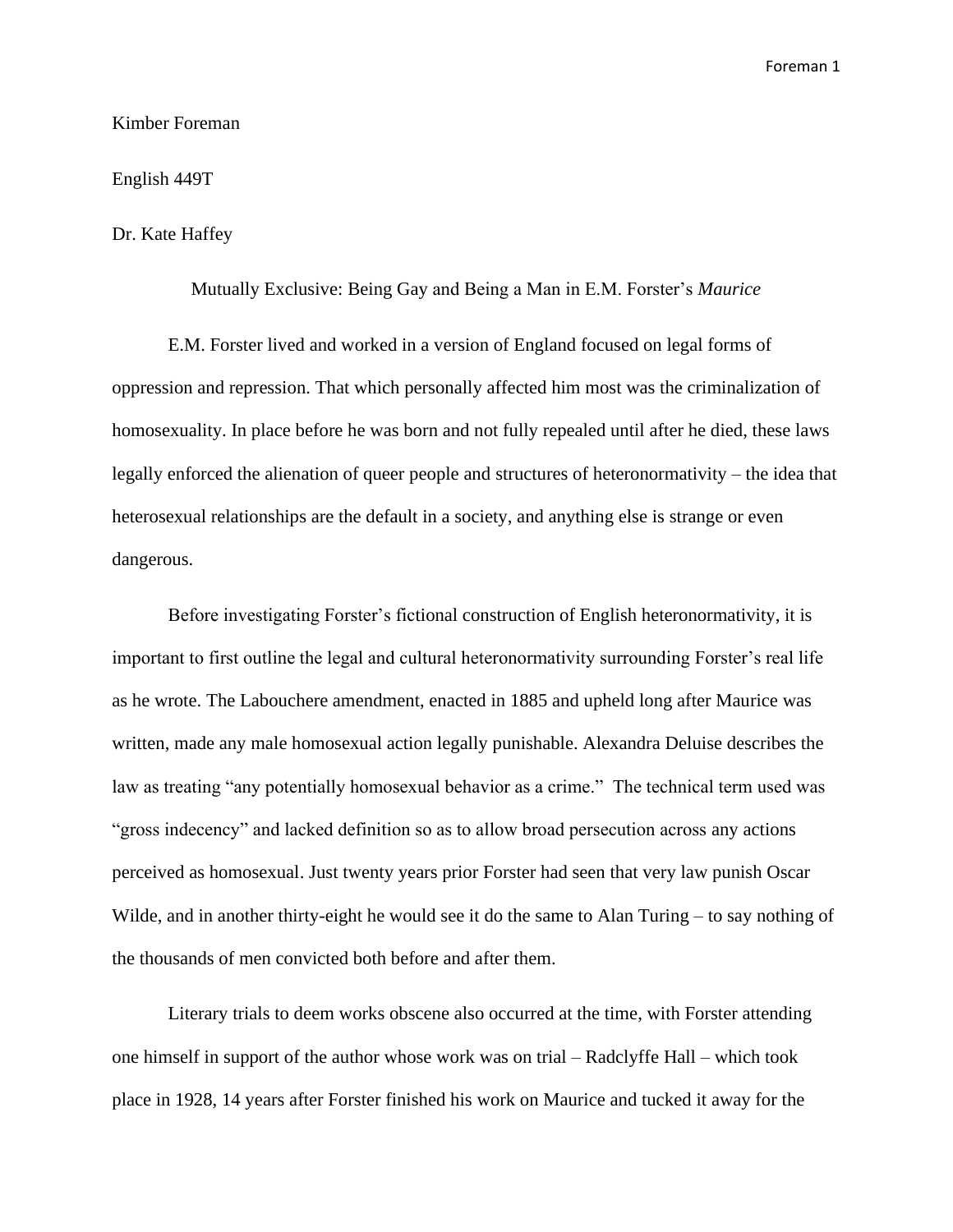decades to come. Works found obscene were put on trial and censored, and for men there was precedent – Oscar Wilde - for trials of another nature to turn into trials of gross indecency. Though Forster may not have guarded or hidden homosexuality in his work intended to be published posthumously, he wasn't deluded about the society he was writing in and about. The environment was hostile. The law, however, is not much the subject of Maurice – he instead addressed cultural notions of acceptable men and of homosexuality.

E.M. Forster's novel entitled *Maurice* may have been published in 1971 after his death, but he first drafted it in 1914, at the end of England's Edwardian era. He used the novel not just to critique social norms at the time, but also to examine people's relation to them. Through Maurice – both the novel and the character – Forster expressed homosexuality as an identity in direct opposition to the dominant social identities expected of men at the time. He looked at the ways in which gay men could not fit within traditional notions of religion, health, masculinity, or even society at large. He did so primarily through the evolving sexualities of two characters – Maurice and Clive – in which one man accepted his sexuality and did not remain within English society, and the other ultimately rejected homosexuality to retain his place. While he took care to accurately portray these widely held beliefs, he never vilified these gay characters. He quite honestly examined the ways in which English society rejected them and their status as men, but he never rejected them himself.

The University of Cambridge, a prominent setting within *Maurice* and the place where Clive and Maurice meet, is a school steeped in religious traditions. It is here that Forster forces his characters to reckon with the inability of religion – particularly English Christianity – and homosexuality to coexist. The work here is twofold – Forster presents this exclusivity both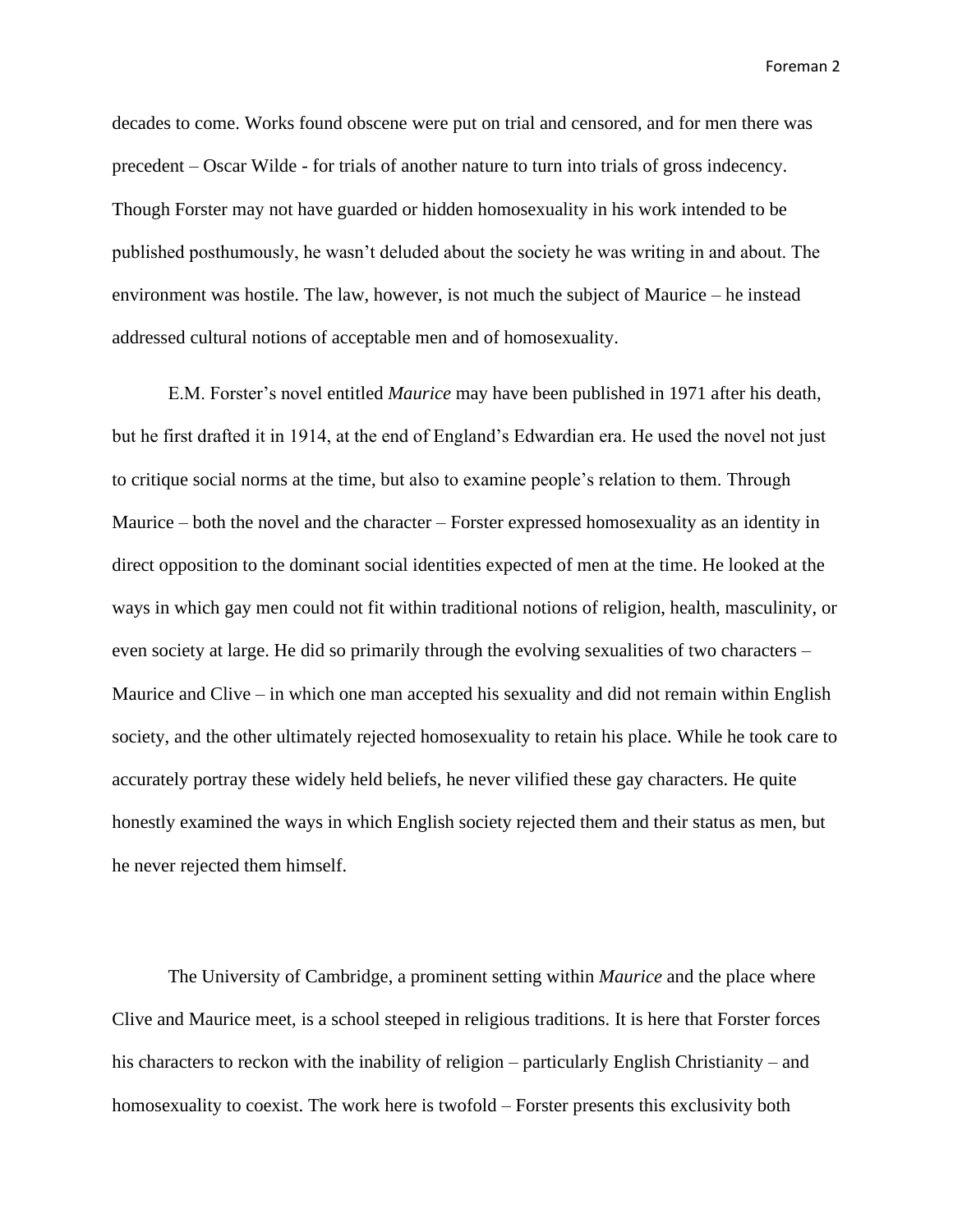through the Cambridge's condemnation of homosexuality and each character's relationship to religion and homosexuality. When characters practice religion, they repress homosexuality. When they express homosexuality, they neglect religion. As soon as Clive and Maurice meet, each character's relationship with religion is established and from there shifts as the two men grow closer.

Throughout the Cambridge portion of the novel, it is clearly established that the university does not approve of homosexuality. This establishes religious attitudes towards homosexuality because the church has historically guided the beliefs and practices of English universities, including Cambridge. During Maurice's education at Cambridge, the dean instructed a student to "Omit: a reference to the unspeakable vice of the Greeks." (Forster, 51), in a translation class as it is so intolerable it should not be allowed even in the classroom. The guidelines of religious institutions were so strict and anti-homosexuality that people were not to address or speak of it. Additionally, right before Maurice is expelled and as he and Clive drive away from the school for an intimate day together, the dean calls out for them not to leave. When they return, Maurice is suspended and only allowed to return if he provides an apology. To return he must repent. On the surface the dean is demanding an apology for his rude behavior, not his homosexual behavior. As Maurice reflects, though, he finds that that is not the whole truth. As he spends time away from university, he concludes the following – "If a woman had been in that side-car, if then he had refused to stop at the Dean's bidding, would Dr. Barry have required an apology from him? Surely not." (Forster, 85). This particular conclusion is in response to a different but connected incident, but shows all the same how he is treated differently because he is romantically interested in men rather than women. He is being punished for having gone on a romantic endeavor with Clive. In all likelihood, he would still be at Cambridge had he not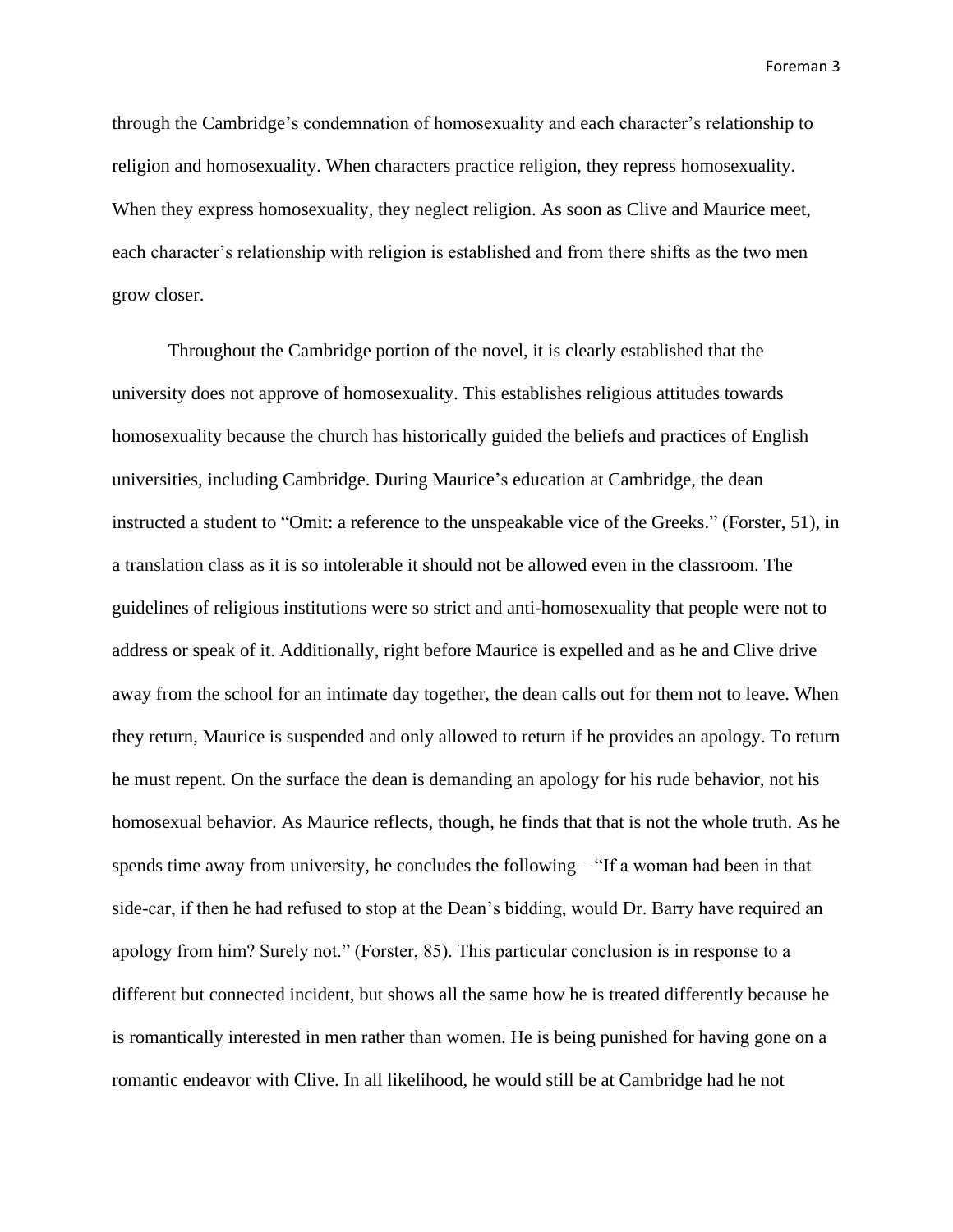skipped chapel and class with a man but rather a woman. Though it is not in so many words, this sequence of events amounts to Maurice being expelled for exploring a homosexual relationship with Clive.

In addition to his writing on Cambridge's treatment of homosexuality and religion, Forster used his characters to examine the relationship between homosexuality and religion. In particular, he looked at Clive and Maurice – their relationship beginning is the catalyst for Maurice's religious detachment and their relationship ending is the catalyst for Clive's reconnection to religion. Before the two men are intimate, Clive is rather atheistic – despite his devout youth - and tends to skip church services while Maurice regularly attends them. Clive, the less practicing of the two, is also the one who is cognizant of his sexuality at this time while Maurice is completely ignorant of his own interest in men. At this point, Clive isn't particularly sure about Maurice and even considers him boring. It is only after Maurice picks up Clive's habit of missing church that he begins to find him interesting and Maurice grows attached to Clive in manners beyond friendship.

At this point, with the two of them growing physically and intellectually closer, Clive expresses that he believes he is damned for his sexuality. He has come to the understanding that who he is is antithetical to religion. Maurice, upon beginning to realize his own sexuality, feels that he is "understanding nothing except that man has been created to feel pain and loneliness without help from heaven." (Forster, 58). Once he accepts and expresses on his realization of being gay, he feels cast out not only from religion, but specifically from heaven, mirroring Clive's own feeling of condemnation.

The presence of religion in this novel subsides after a prominent moment in which Clive feels he has been struck with normality – he has become heterosexual. The transition is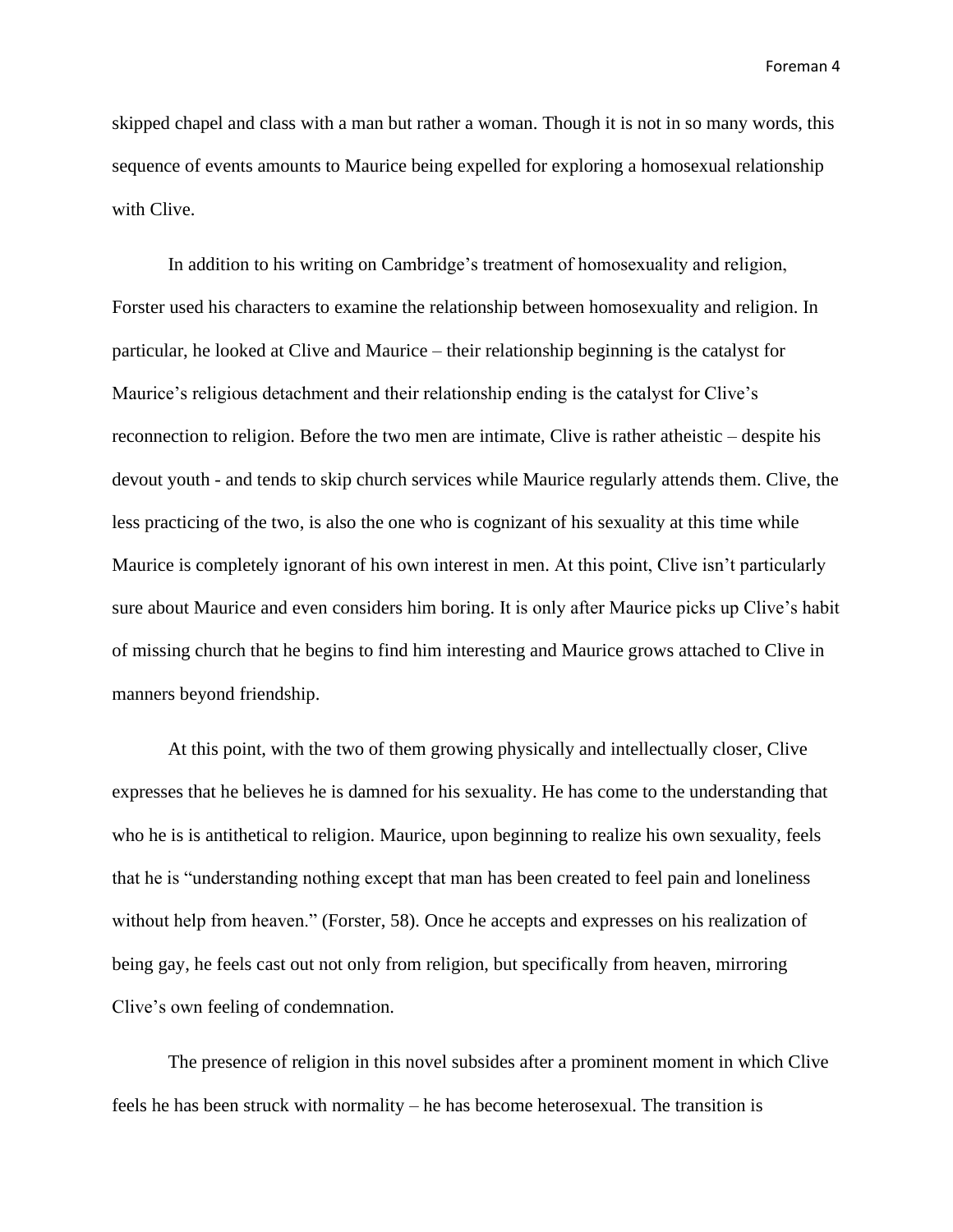physically represented by an illness, but Clive himself expresses it as "a blind alteration of the life spirit" (Forster, 118) which indicates a reunion with spirituality. He comes to this spiritual realization in Greece, surrounded by the environment representative of the homosexuality he used to feel connected to. He finds himself displeased with such an environment, and drawn towards women on a spiritual level. Clive felt himself distanced from religion while he engaged in a gay relationship, but finds himself drawn back into religious ideas when he starts to feel attraction towards women. This points towards the matter separating Clive from religion being his homosexuality.

With Clive's spiritual transition, the novel transitions towards a medical examination of homosexuality. It is at this point in the novel that Forster refocuses on idea of homosexuality not just as a sin, but as an illness. Maurice seeks treatment first with his family doctor, then a retired doctor and finally with a hypnotist named Dr. Lasker Jones because his sexuality is not only outside norms of religion, but also norms of health. At this time in England, standards for mental health or sanity included attraction to the opposite sex, and varying forms of pseudoscience aimed to diagnose and treat homosexuality – if it was acknowledged at all. Psychologists at this time were beginning to consider homosexuality a medical issue rather than a lifestyle choice, and came about this conclusion in different ways. Freud, for example, believed that all people were "innately bisexual" but between birth and adulthood would come into heterosexuality if they grew as they were supposed to – making homosexuality an error in health. Psychologists had differing opinions on the origins of homosexuality – most either agreed it to be development gone wrong or theorized it to be a disease - but they all agreed on one thing – "the proper development of sexual desire in a human being would, ultimately, always lead to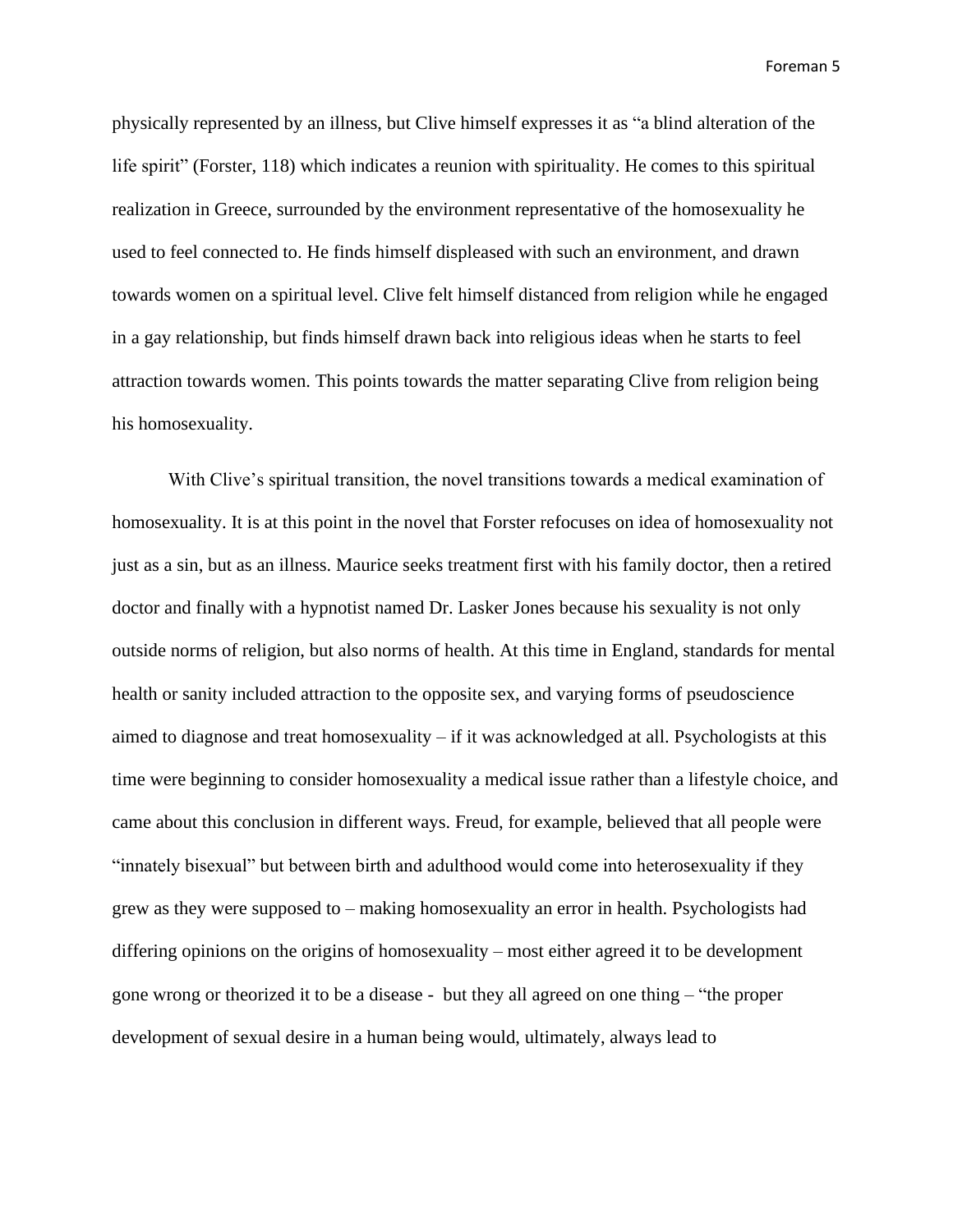heterosexuality." (Deluise, 12). This defines homosexuality as an indication of lackluster health, and a condition to be treated through hypnosis or a variety of therapies.

Forster introduces the idea of homosexuality as illness first through Clive, soon after he confesses his love for Maurice and is met with rejection. He writes in a note asking that Maurice "not to mention my criminal morbidity." (Forster, 60) This is a reference both to the illegality of his feelings and the perception of illness – morbidity indicates disease. Clive even envies the health of Maurice before his affection is reciprocated. Forster then more thoroughly demonstrates the at-large denial and rejection of homosexuality in the medical field through a series of doctors. The first doctor consulted is the Hall family doctor, Jowitt, and Maurice only asks if he works with any homosexual men. Jowitt responds that he does not, as that is "asylum work." Then comes Maurice's attempted treatment with Dr. Barry, a retired doctor that he seeks out in hope of being cured. Initially misunderstanding the point of their meeting, Dr. Barry assumes him to have some sort of STD or STI until the moment Maurice describes himself as "an unspeakable of the Oscar Wilde sort." This phrasing itself attests to the ways in which Forster framed homosexuality as antithetical to dominant culture – when referencing homosexuality they refuse to even name it because it is so taboo - but Dr. Barry's reaction speaks to his framing of the relationship between homosexuality and the medical community. He first shouts that it is rubbish, then follows with "Who put that lie into your head? You whom I see and know to be a decent fellow! We'll never mention it again." (Forster, 159). He completely writes off Maurice's concerns, won't speak of it, tells him he is wrong and refuses to point him in the direction of someone who might help him. Homosexuality is so far outside of what is accepted or tolerated that it is indeed unspeakable, even were it to be considered a medical issue.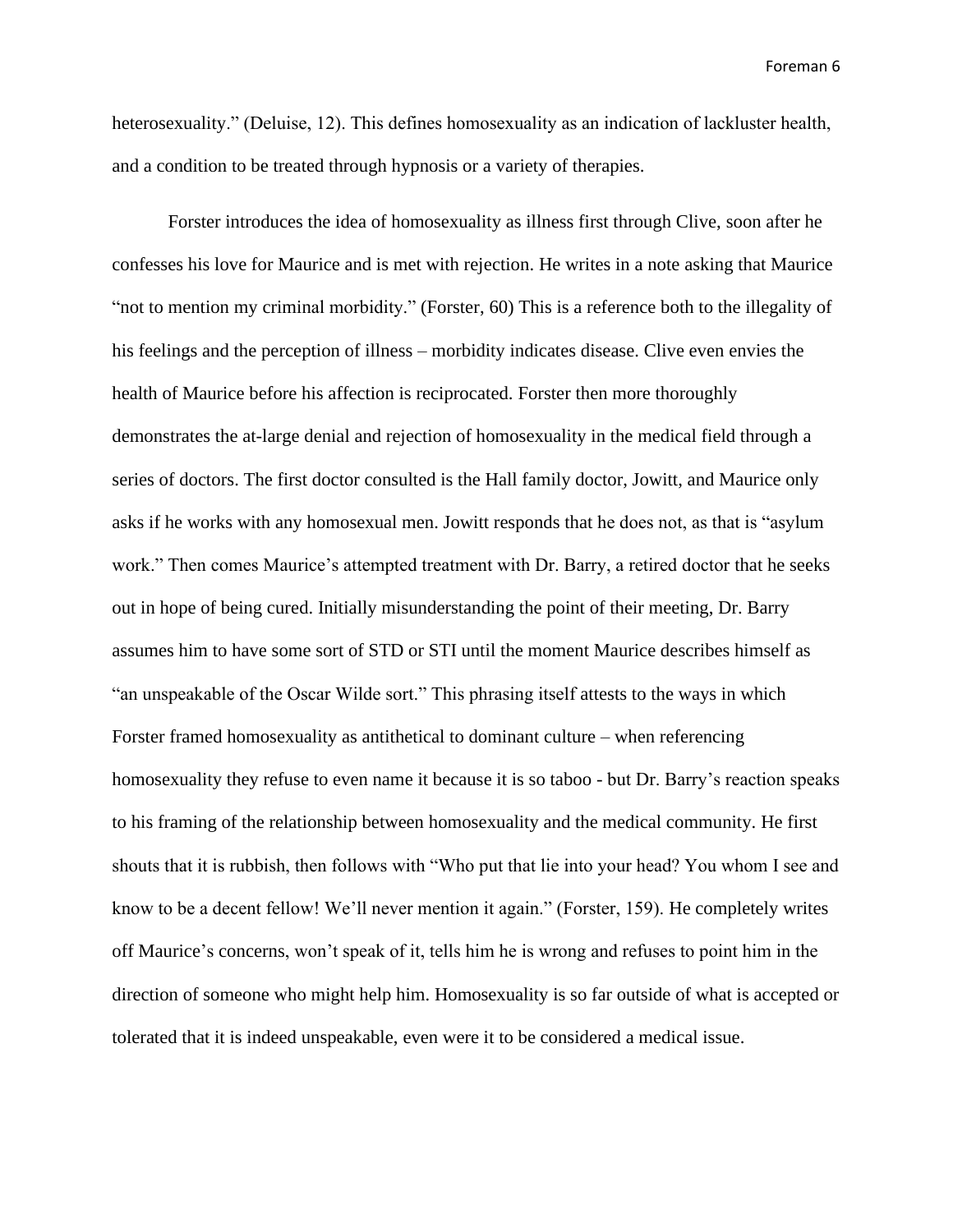At this point, Maurice's interaction with Dr. Barry has clearly established that gay men exist outside the bounds of what English people would expect of a healthy man. From there Maurice, seeking to return to the ideal of a healthy man he once was, dives deeper into his search for medical treatment, seeking out a hypnotist and finding Dr. Lasker Jones. While Dr. Jones was willing to speak of homosexuality, he also found need to treat it as a disease, diagnosing Maurice with "congenital homosexuality." (Forster, 180). He introduces more fully the idea that homosexuality, when not ignored, was seen as illness. However, later in the novel after failing to cure him, he pivots on his treatment of Maurice and more fully expresses the relationship of English society to gay men – he says that "England has always been disinclined to accept human nature," (Forster, 211) at once validating Maurice as natural and acknowledging the fault of England in forcing homosexuality to occupy a place in society opposite to acceptable identities. This is part of Forster's effort to ensure that despite endeavoring to honestly portray English attitudes towards homosexuality, he would not let them go unchallenged.

The last specific facet of dominant ideology at the time that Forster presented as antithetical to homosexuality is the concept of masculinity contemporary to the novel. Masculinity at the time was defined by athleticism, aggression, and lack of emotion or ability to express feelings. (Hartree, 4).

Clive's journey is the one that sets up the contrast between male homosexuality and accepted masculinity best. When he is first introduced he and Maurice are drastically different. Clive, the character who is already aware of his interest in men, is softer, less athletic, and less aggressive. Upon first meeting Maurice, he believes him heterosexual and identifies him as "a man who only liked women—one could tell that at a glance." (Forster, 72). Maurice, the character who has yet to realize his own sexuality is an athlete who checks all the boxes of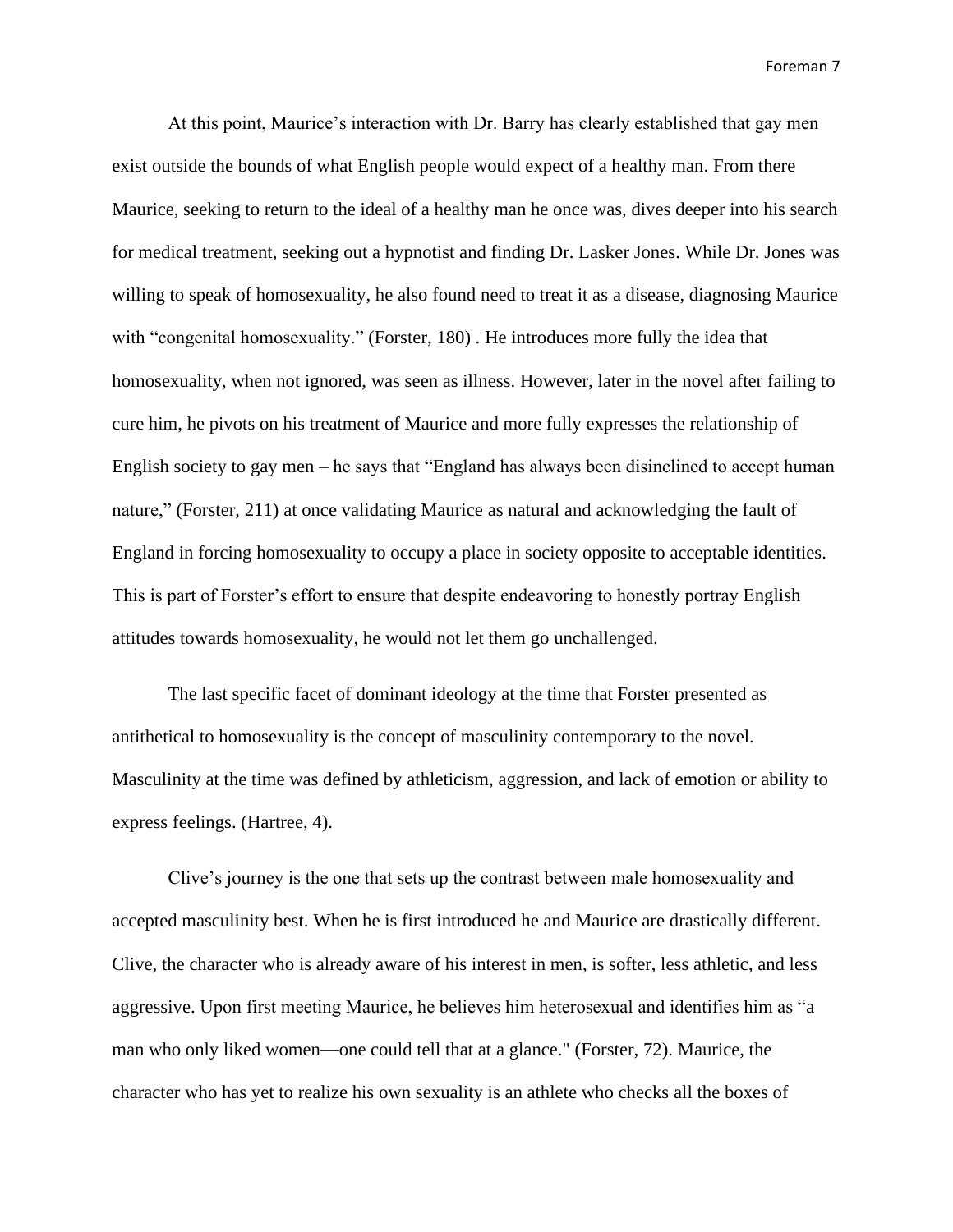traditional masculinity. Their journeys then intertwine, and illuminate the dominant ideas of how homosexuality, masculinity, and emotional communication intersect. Masculine men were expected to be emotionally inarticulate – feelings were not to be expressed in words or that would be a weakness. Homosexual men were thought to be emasculated and by extension would be more effective at expressing and communicating important emotions. The scenes in which Clive and Maurice first begin their love affair demonstrate this idea incredibly well.

Clive, the man presented as less masculine, is the one to reveal his romantic feelings towards Maurice. He is the one who confesses both homosexuality and his love for Maurice, and is thus established as emotionally articulate. Maurice, the more masculine of the two, shuts down. He cannot process or fathom this idea or these feelings, despite reciprocating them. He is emotionally unaware, as one would expect a masculine heterosexual man to be. Later, Maurice understands. He understands at once that he is gay and that he feels love toward Clive – only once he begins to reckon with his own homosexuality does he begin to utilize skills inaccessible to masculine straight men.

From there, the roles reverse. When their relationship dies and Clive returns to exclusively loving women, he loses touch with his ability to communicate and express his emotions. Maurice, retaining his love for men, also maintains his ability to express himself and feels deep emotions. Thus the link is established – in an English society the only men that are masculine (and thus unable to access their feelings) are straight (and thus accepted by the dominant culture).

With these three facets of dominant English culture at the time (religion, medicine, and masculinity) explored, the final piece that ties the notion of homosexuality and dominant English culture being mutually exclusive together is direct address. Throughout the novel both Maurice,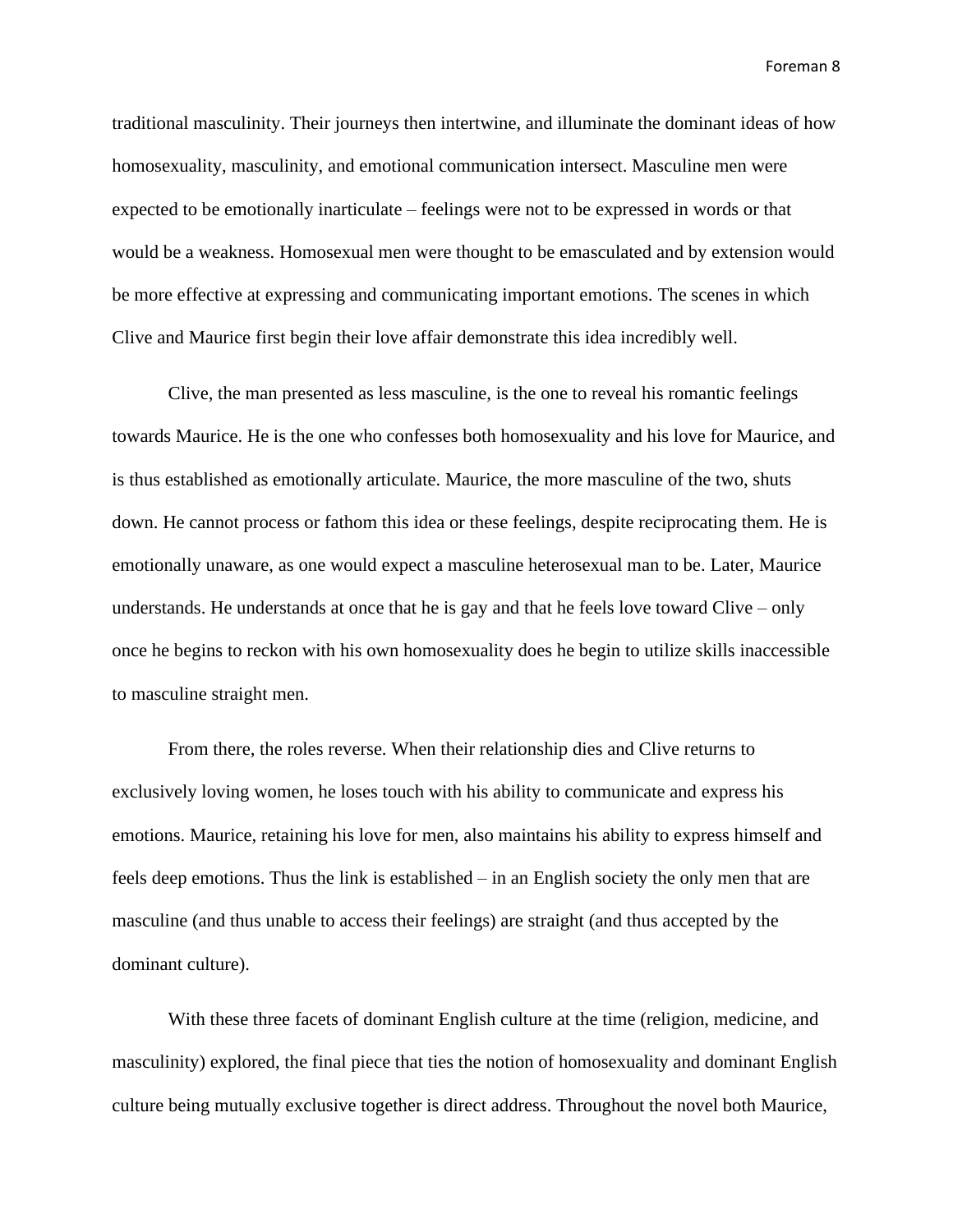Clive, and various side characters shed direct light on homosexuality not fitting within society. Even certain moments in which homosexuality doesn't seem to fit within common social practices become quite on the nose commentary particularly when coupled with Maurice's internal realizations. Underlying the novel is not only his realization of his sexuality, but also his realization that his sexuality others him.

This sort of moment is introduced astonishingly early in the novel, when Maurice is still quite young. Mr. Ducie, a teacher at his prep school, decides to introduce him to acceptable ideas of sex and sexuality (heterosexuality of course) by drawing diagrams in the sand. Maurice doesn't understand or take much interest save for his anger with Mr. Ducie for not having taught him anything of value. He later takes interest in sex, just with men. However, the novel uses this moment to set up the idea of what sex and sexuality is to the dominant English culture at the time – it is heterosexual, and Maurice's own gay identity does not fit within this, which he learns as he grows.

From there, the direct markers of his otherness only increase, and quite a few come from Maurice himself. Returning to the initiation of Maurice and Clive's relationship, part of Maurice's initial shock and rejection was rooted not just in his inability to access his own emotions, but also the understanding that pursuing a relationship with Clive would be deeply outside of acceptable bounds. He remarks to Clive that "You're an Englishman. I'm another. Don't talk nonsense." (Forster, 59). He bases his idea of this relationship being nonsense not just in that they are two men, but in that they are two *English*men. The English expectations for men surrounding them makes impossible any form of love between them – were they in another society or culture the issue may be different, but as it stands they are two Englishmen, and Clive talks nonsense.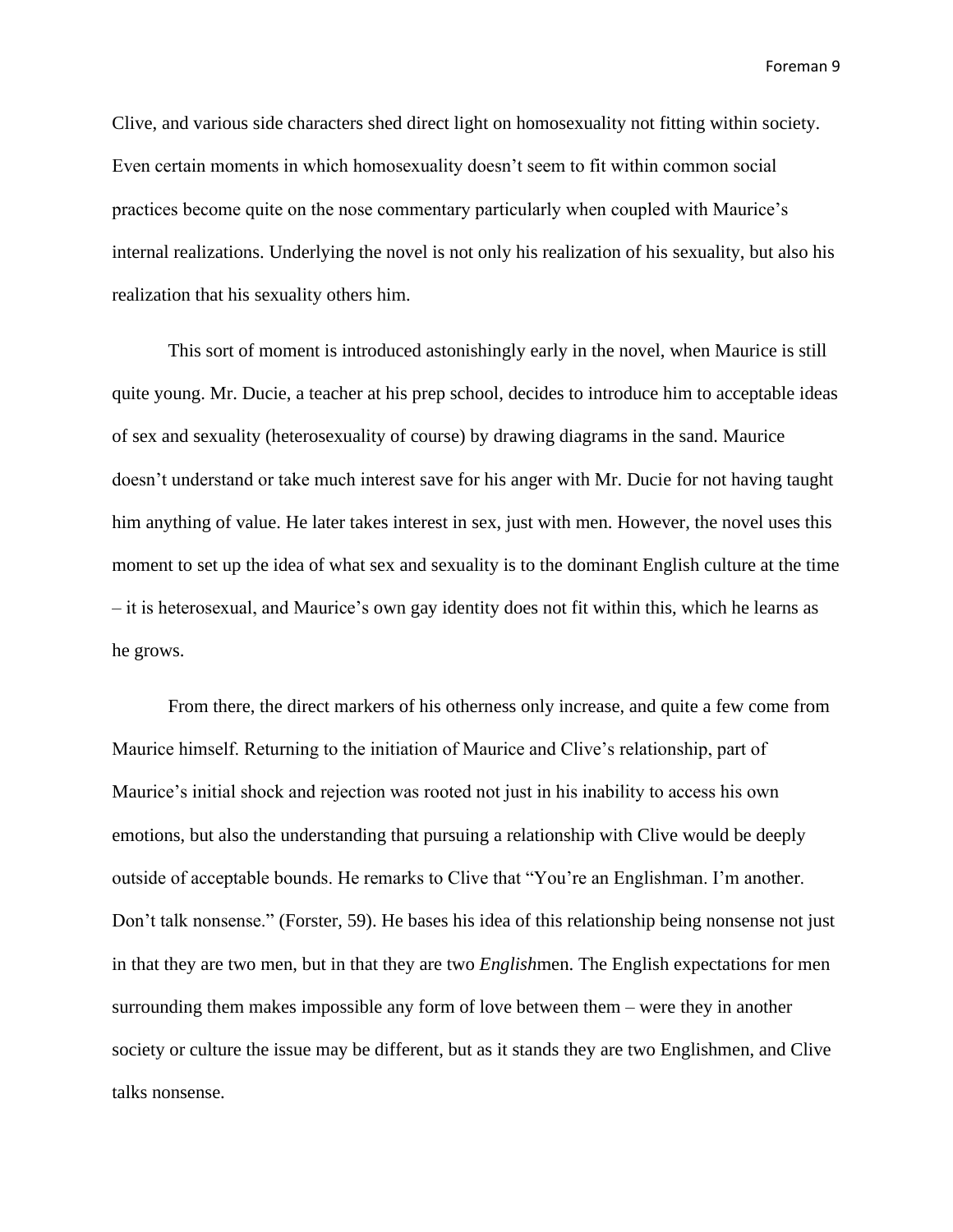The last indication within the development and deterioration of their relationship that Forster is impressing upon his readers the opposing natures of homosexuality and England's expectations for men comes at Clive's home, Penge. Maurice is there visiting when it is made incredibly clear the Clive is expected to marry a woman with wealth to aid in the upkeep of his family home. Maurice is deeply upset by this and thinks to himself that "he and the beloved would vanish utterly, would continue neither in Heaven nor Earth." (Forster, 97). Maurice understands in this moment more than any before how impossible sustainable love with Clive is in England. Clive has to marry a woman and cut his ties to Maurice in the near future. With no place for them in religion and no place for them in England, there is simply no place for them. The demands on men in English society inevitable lead to the impossibility of homosexual relationships.

From there, Clive and Maurice go their separate ways. The two men find different fates, one reverting to heterosexuality to retain his place as a man in English society, and the other indeed relinquishing his identity as an Englishman. After Clive falls ill and subsequently reveals himself to be "normal", he finds himself attracted to Maurice's sister, Ada. He eventually marries a woman named Anne Woods, the news of which leads Maurice to seek treatment. This relationship is not particularly passionate or emotive – in reference to sex with his wife, he thinks that "though not disgraceful it had been sentimental and deserved oblivion" (Forster, 164). He explicitly equates emotion and sentimentality with uselessness and lack of value. We see Clive detached from many of the characteristics he possessed when we initially met him and he identified – albeit secretly – as homosexual. He is no longer particularly emotionally expressive, he has a marriage sanctioned by the church and no longer experiences such criminal morbidities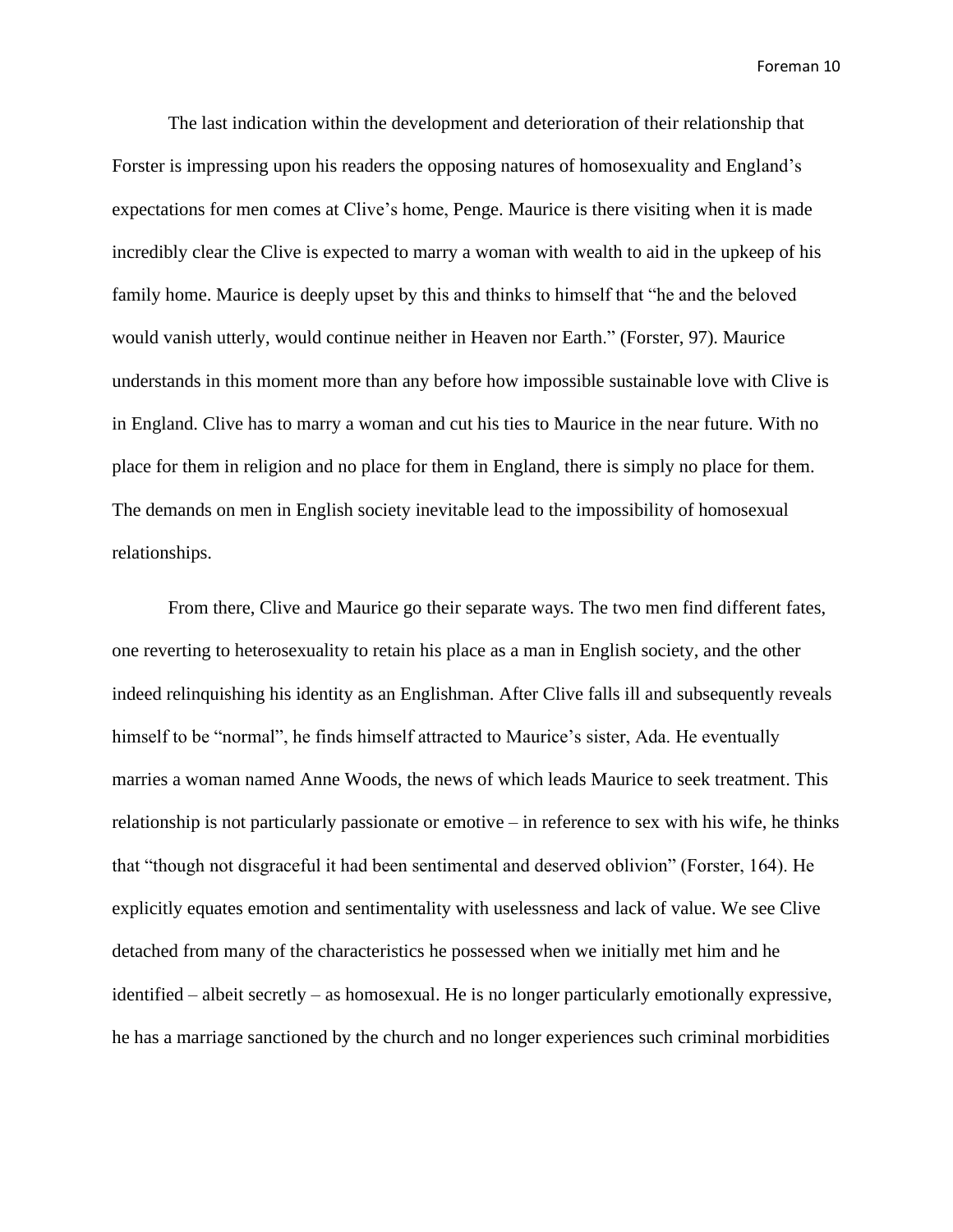as he is now separated from the sin and illness of homosexuality. Having shed any expressions of homosexuality, Clive now meets quite perfectly the definition of a man to the English.

While Clive sinks into an anti-sentimental marriage, Maurice explores other options in his life. Forster uses the latter portion of the novel to introduce the idea of the greenwood, a space he writes as antithetical to English identity. In this way, the greenwood and gay men are meant for each other. As this goes on, Maurice finds a new man to love and does not repress his sexuality to retain his social identities. He instead leaves behind his social identity as a man in England to run away with his lover, Alec. Maurice and Alec escape into the greenwood. When the relationship of these two men survives, they physically remove themselves from the expectations for English men at the time and leave English society. While Forster establishes homosexuality as antithetical to the identities and lives expected of men in England, he also established the greenwood as antithetical to modernized English ideals. The greenwood is established as a natural place outside the realm of societal rules, first introduced at Maurice's final appointment with Dr. Lasker Jones. When discussing the reality of men like Maurice in England, Maurice says that in the past "men of my sort could take to the greenwood." (Forster, 212). The greenwood "symbolizes ... the very lack of identity." (Harned, 66). Within the greenwood there are no preestablished notions of what identifies and makes a man. The men, both those of the past as well as Maurice and Alec, use it to thrive without the burden of religion, medical ideals, or traditional masculinity weighing them down. Forster himself provides assurance of their success in this more idealized setting in his terminal note when he writes "Maurice and Alec still roam the greenwood." (Forster, 250).

Maurice – the novel and the man – outlines clearly the experiences awaiting a gay man in England. They outline that England was not meant for gay men, and that existing as a gay man is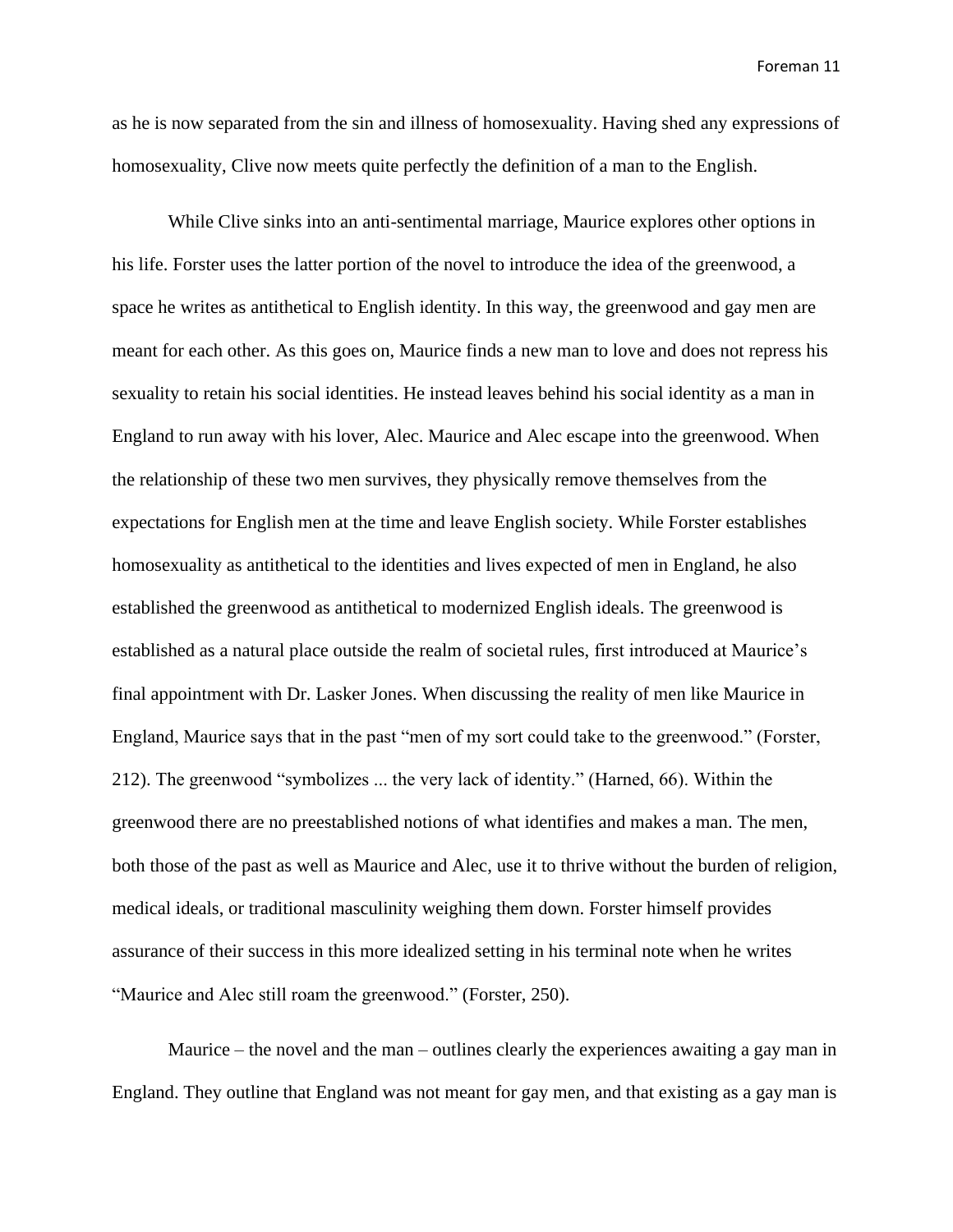to try to survive while defying the rules that lay out how exactly to be a man in England. An English man must be religious, he must be healthy in all ways, he must be aggressive and out of touch with his emotions. A gay man may not be any of those things. A gay man is required to question his place in England's church, he is automatically considered ill, and he must have at least enough introspection to have discovered his love for men. To be homosexual and to be an Edwardian English man are mutually exclusive. Even so, Forster outlines a way in which gay man can exist – he does not bend in his stance on gay men in England, but he offers another place for them. A natural place outside of these rigid expectations, they may love in the Greenwood.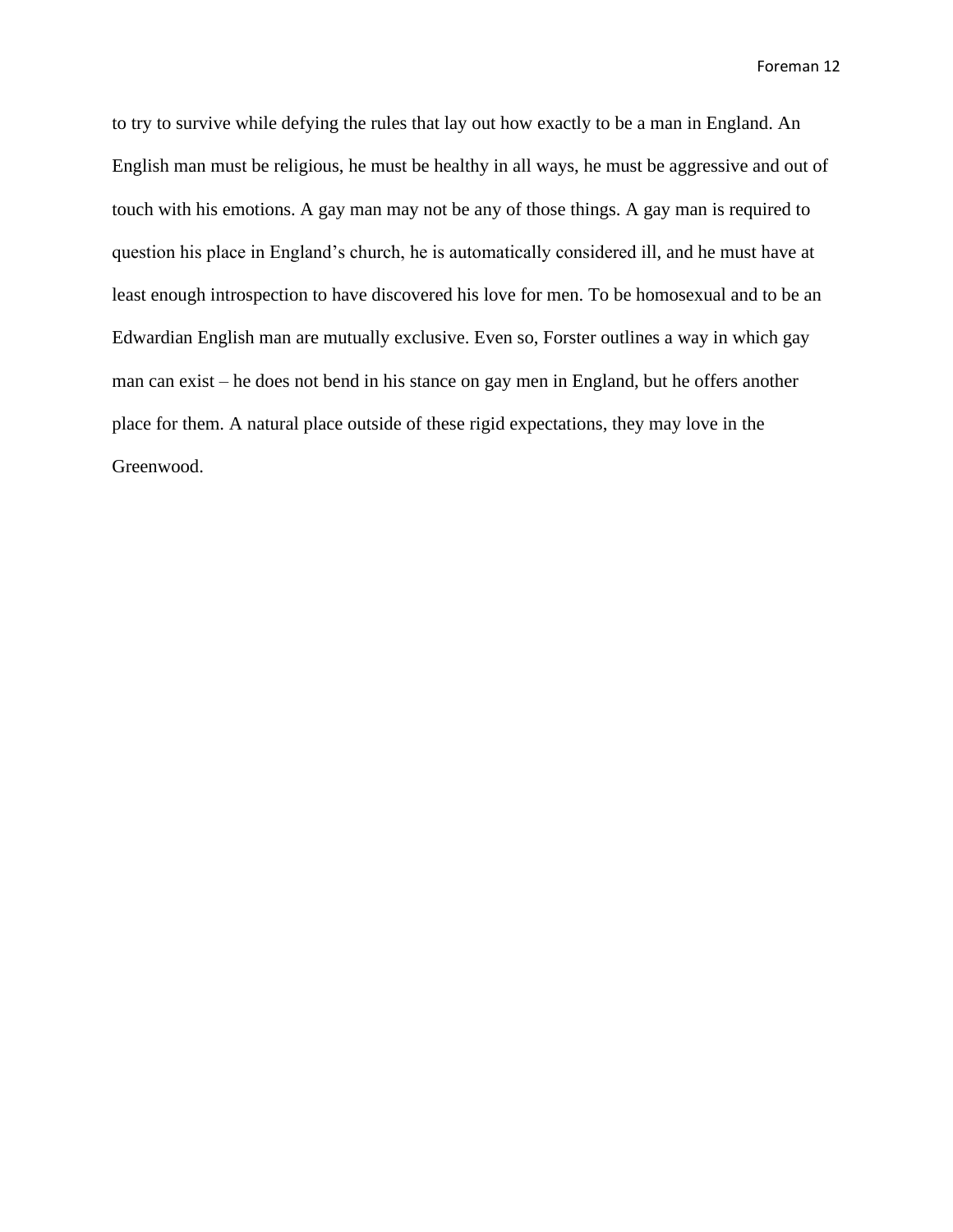## Works Cited

Adair, Joshua. "'Christopher wasn't satisfied with either ending': connecting Christopher Isherwood's The World in the Evening to E. M. Forster's Maurice." *Papers on Language & Literature*, vol. 48, no. 3, summer 2012, pp. 302-331. *Gale Literature Resource Center*, link.gale.com/apps/doc/A304467113/LitRC?u=viva\_mwc&sid=bookmark-LitRC&xid=2e33a725. Accessed 12 Nov. 2021.

Bateman, Benjamin. "Beyond interpellation: Forster, connection, and the queer invitation." *Twentieth Century Literature*, vol. 57, no. 2, summer 2011, pp. 180-198. *Gale Literature Resource Center*, link.gale.com/apps/doc/A289218305/LitRC?u=viva\_mwc&sid=bookmark-LitRC&xid=c7530d3b. Accessed 12 Nov. 2021.

Deluise, Alexandra N. *Outside the Closet: Spaces, Places and Homosexuality in Jacob's Room and Maurice*. ProQuest Dissertations Publishing, 2014.

Forster, E. M. Maurice : a Novel . W.W. Norton & Co., 1993.

- Harned, Jon. "Becoming gay in E.M. Forster's 'Maurice.'." *Papers on Language & Literature*, vol. 29, no. 1, winter 1993, pp. 49-66. *Gale Literature Resource Center*, link.gale.com/apps/doc/A13639047/LitRC?u=viva\_mwc&sid=bookmark-LitRC&xid=2e9ce035. Accessed 12 Nov. 2021.
- Hartree, Anne. "'A Passion That Few English Minds Have Admitted': Homosexuality and Englishness in E.M. Forster's 'Maurice.'" *Paragraph*, vol. 19, no. 2, Edinburgh University Press, 1996, pp. 127–38, [http://www.jstor.org/stable/43263490.](http://www.jstor.org/stable/43263490)
- Medalie, David. "The Line of Maurice: Forster, Hollinghurst and the 'Social Fabric.'" *English Studies in Africa*, vol. 60, no. 1, Routledge, 2017, pp. 46–59, [https://doi.org/10.1080/00138398.2017.1332734.](https://doi.org/10.1080/00138398.2017.1332734)
- Toda, Ma. Angeles. "The construction of male-male relationships in the Edwardian age: E.M. Forster's Maurice, H.A. Vachell's The Hill, and public school ideology." *Atlantis, revista de la Asociación Española de Estudios Anglo-Norteamericanos*, vol. 23, no. 2, Dec. 2001, pp. 133-145. *Gale Literature Resource*